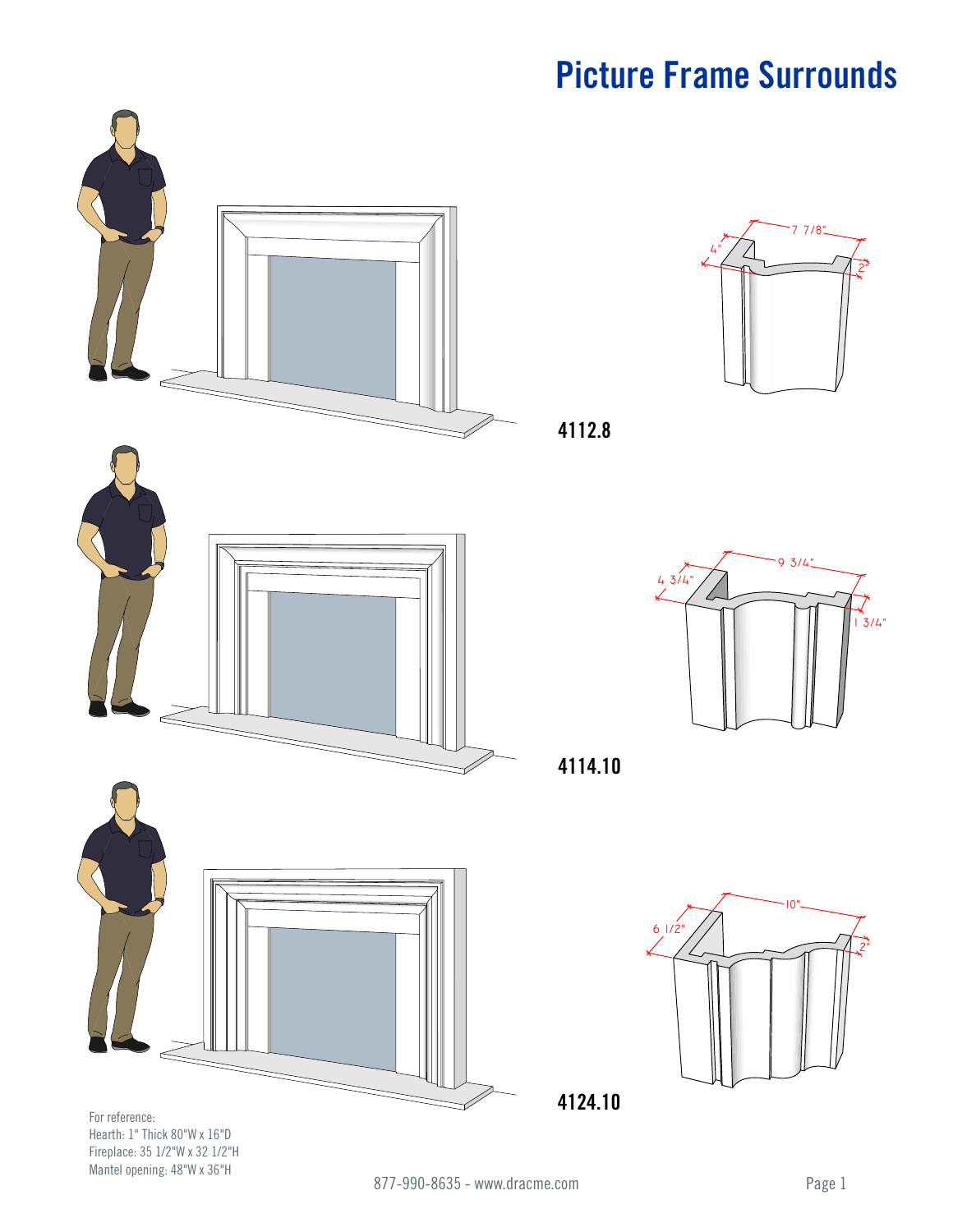

Hearth: 1" Thick 80"W x 16"D Fireplace: 35 1/2"W x 32 1/2"H Mantel opening: 48"W x 36"H

81/4"

 $\uparrow$  4 1/4"

2"

6"

3"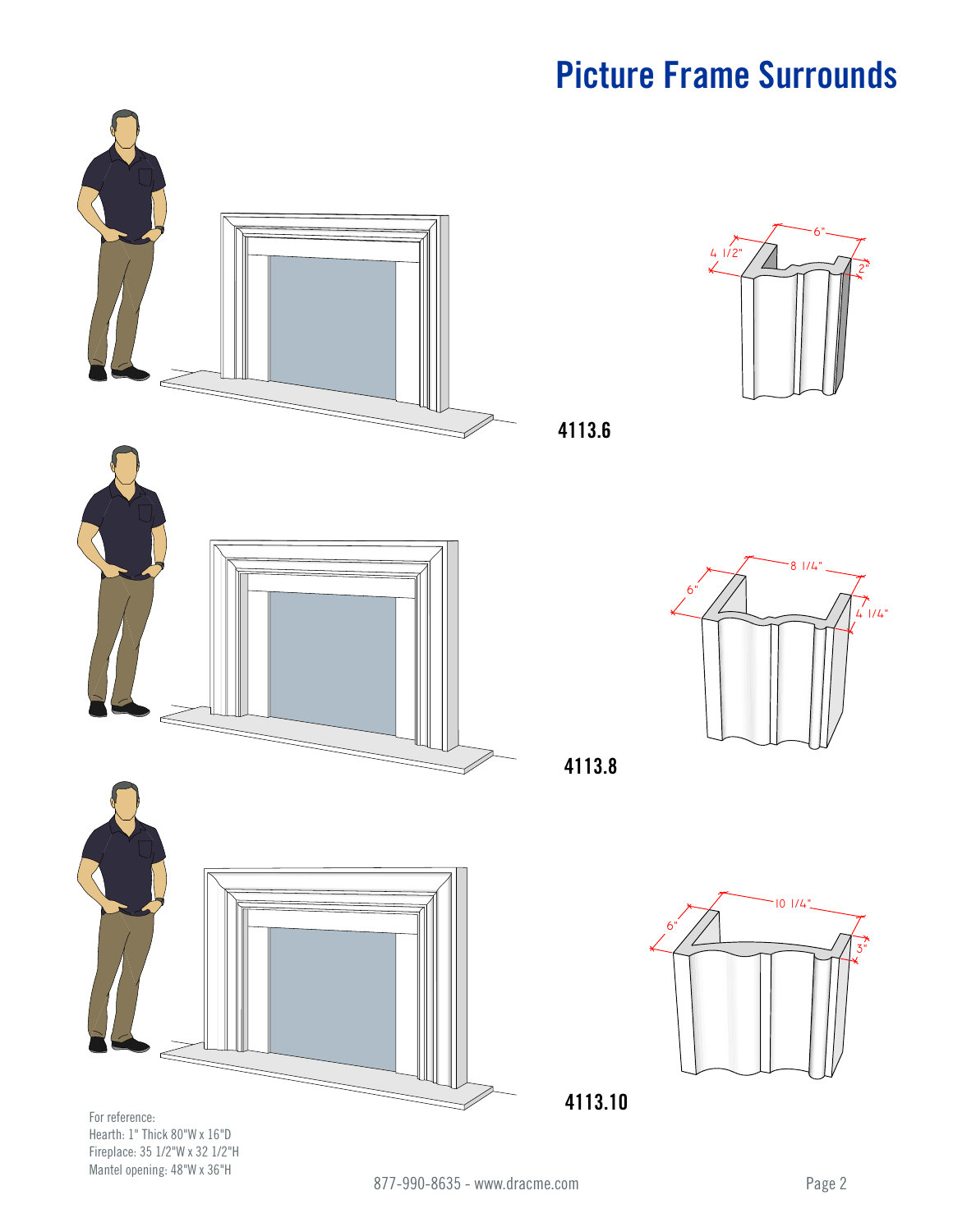

For reference: Hearth: 1" Thick 80"W x 16"D Fireplace: 35 1/2"W x 32 1/2"H Mantel opening: 48"W x 36"H



**4115.7**



**4115.11**



**4119.10**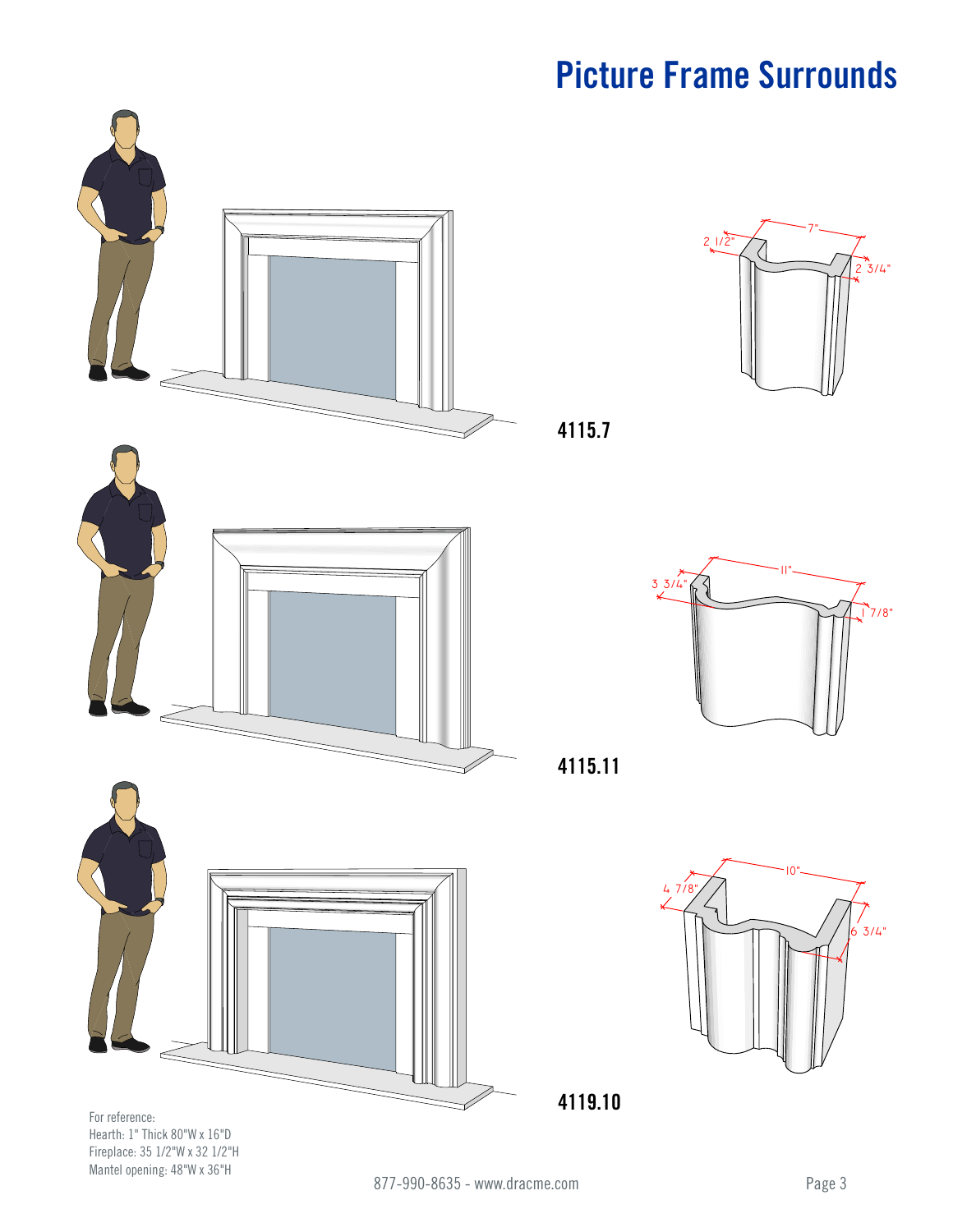



**4116.8**



**4116.11**



Hearth: 1" Thick 80"W x 16"D Fireplace: 35 1/2"W x 32 1/2"H Mantel opening: 48"W x 36"H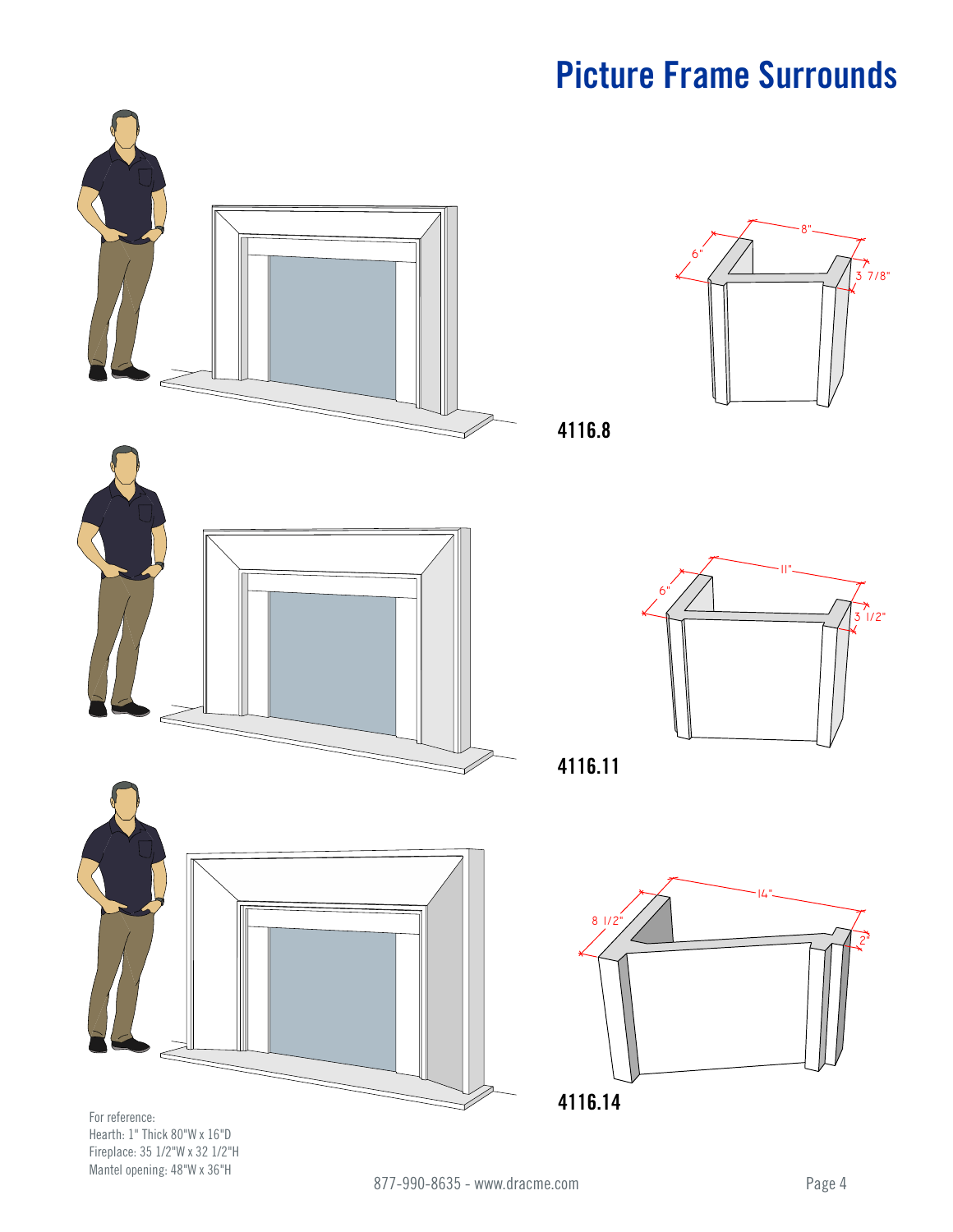

Fireplace: 35 1/2"W x 32 1/2"H Mantel opening: 48"W x 36"H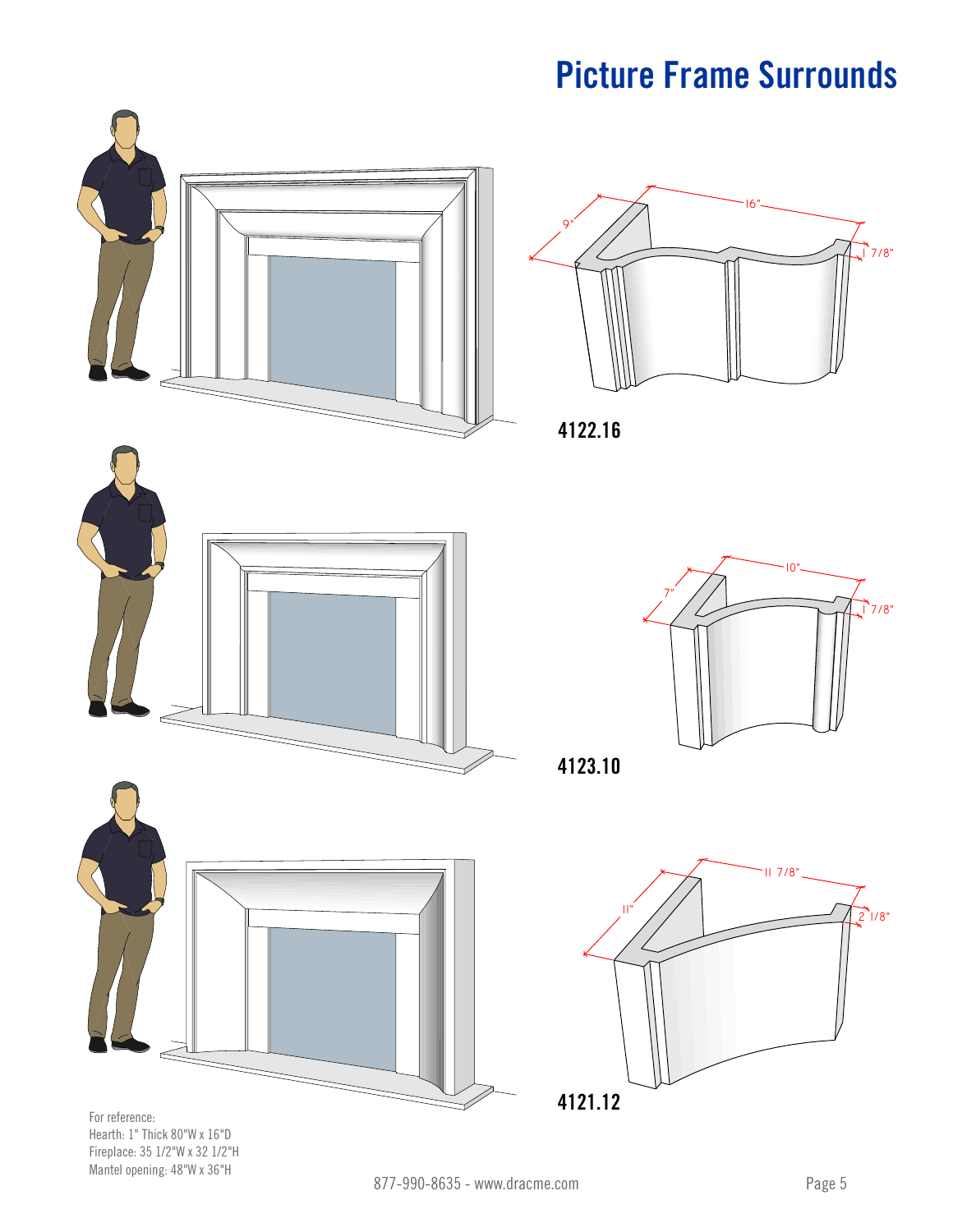8"

15"

4"



Hearth: 1" Thick 80"W x 16"D Fireplace: 35 1/2"W x 32 1/2"H Mantel opening: 48"W x 36"H

 $1/2"$ 

 $11/2"$ 

8"

4"

8"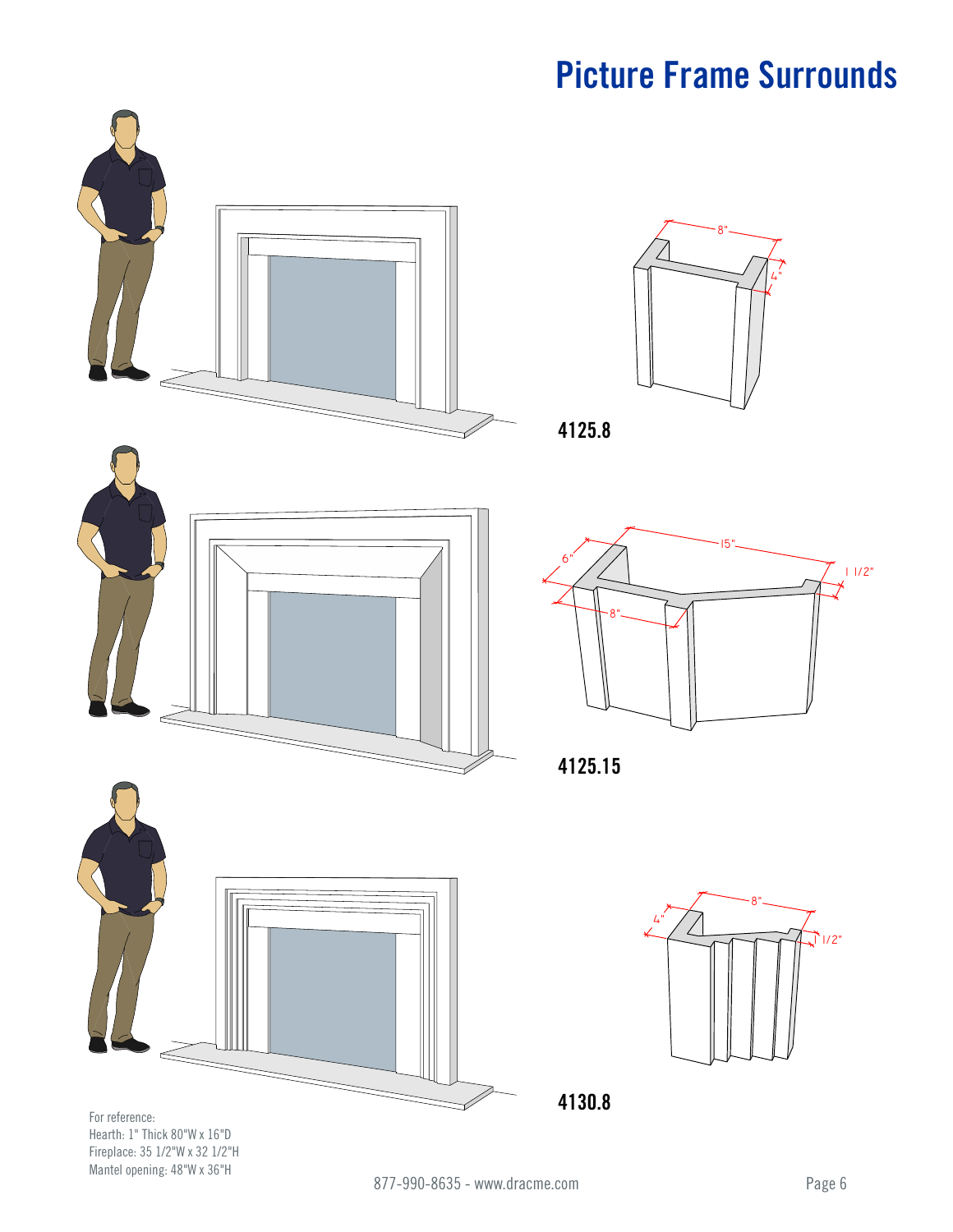8"



Hearth: 1" Thick 80"W x 16"D Fireplace: 35 1/2"W x 32 1/2"H Mantel opening: 48"W x 36"H



111/4"

2"

**4127.6**

**4131.11**



**4127.9**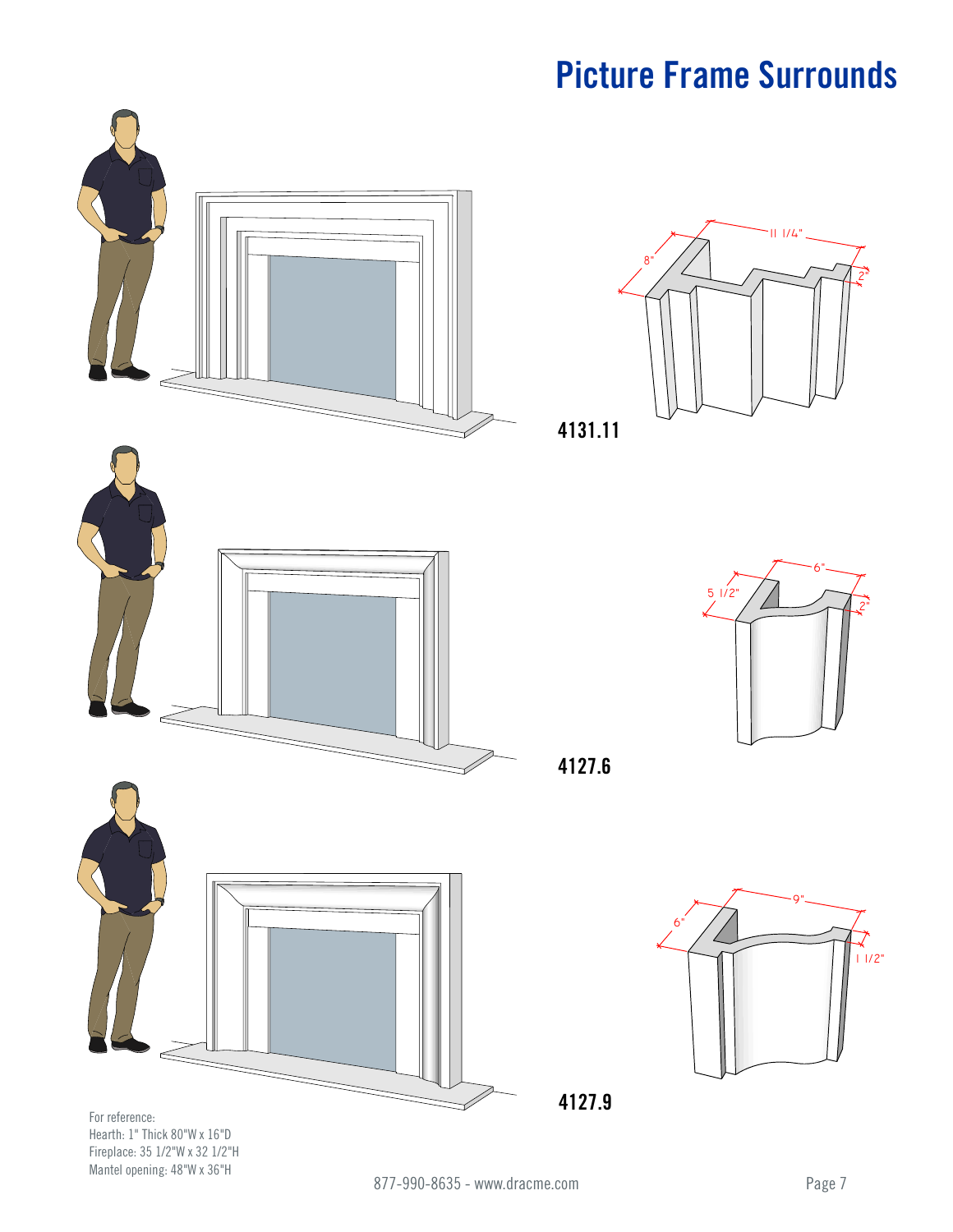